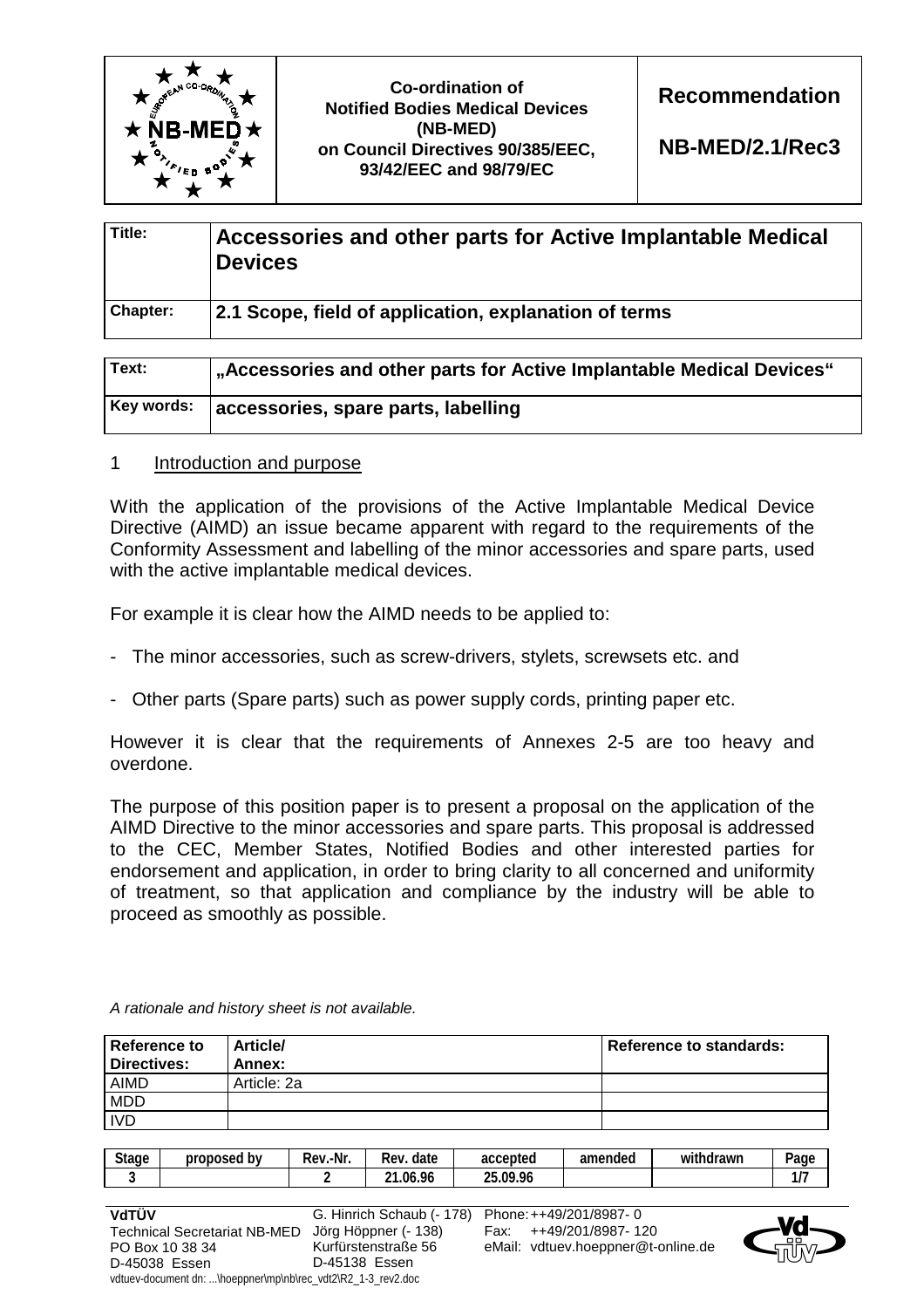

# 2 Definitions

### a. Accessory

 "Accessory" means an article, which whilst not being a device is intended specifically by its manufacturer to be used together with a device to enable it to be used in accordance with the use of the device intended by the manufacturer of the device.

### b. Spare parts

 "Spare parts" means a sub-assy or component used in the composition of a medical device or system and which is not in itself a medical device with an intrinsic function intended for the final user and which may also be supplied for replacement of existing components of a medical device.

 Note: Spare parts for use with active implantable medical devices are not subject to the provisions of the AIMD Directive.

#### 3 General Principles

With the operation of the AIMD Directive, manufacturers are discovering that the global wording of the AIMD Directive in respect to accessories may give rise to inappropriately stringent conformity assessment procedures for those articles.

This in distinctness with regard to accessories has been improved in the MDD, in which an accessory is defined as an accessory is defined as an article, whilst not being a device, is intended specifically by its manufacturer to be used together with a medical device to enable it to be used in accordance with the use of this device intended by the manufacturer of this device (Accessories).

From this definition it can be recognised that the manufacturer indicates which specific articles are the accessories to be used with the medical device(s) so that the device and accessory combination achieves the performance as a medical device as intended by the manufacturer.

However it is known that for the proper operation of the device other parts, which are not in itself a medical device with an intrinsic function for the final user, are needed.

These articles may also be supplied for replacement of existing components of a medical device (Spare parts).

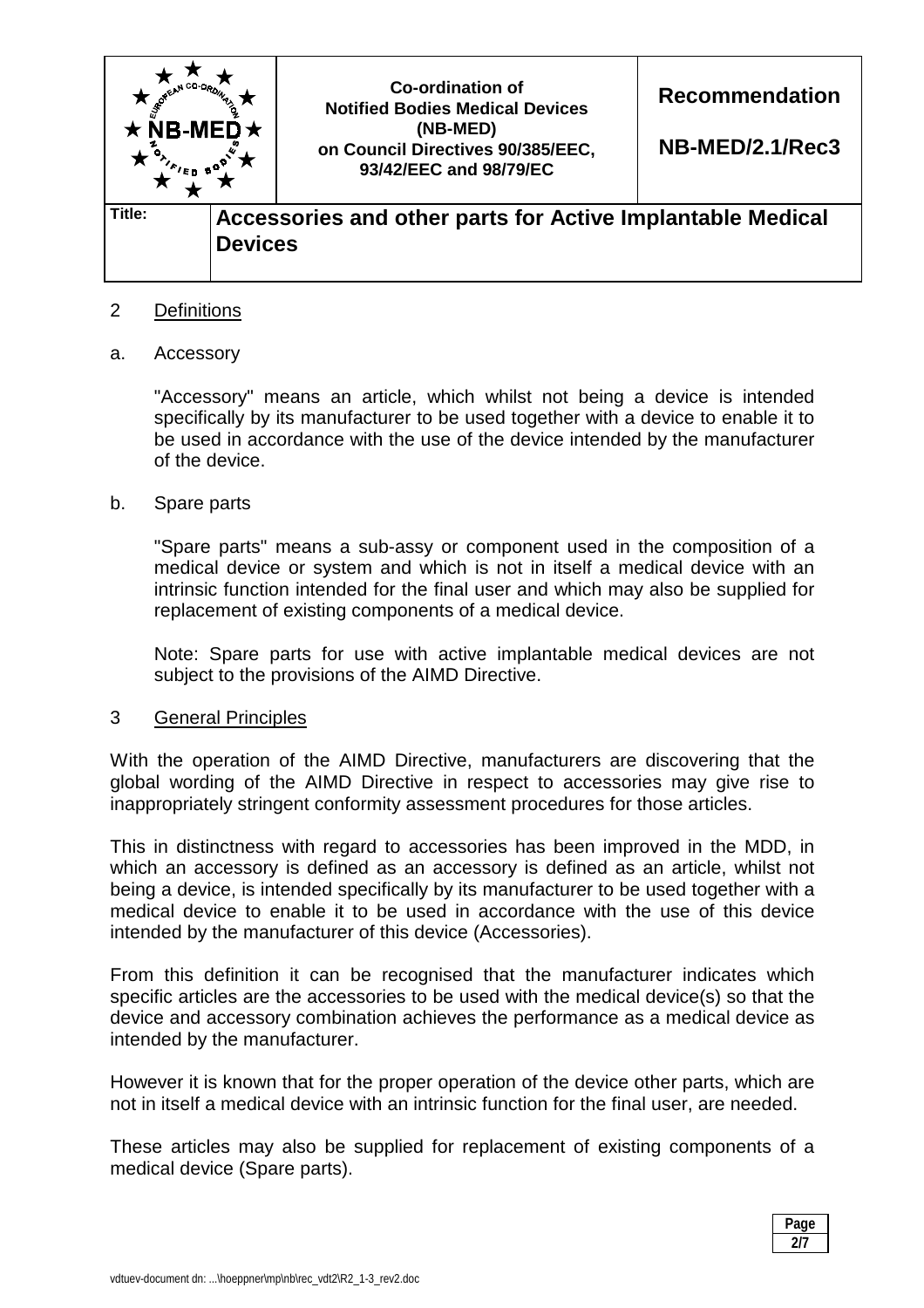

# 4 Discussion

In MEDDEV 5/93 Rev. 2, clause 2.2 the definition of an accessory covered by the Directive 90/385/EEC has been elucidated.

However this clarification focuses mainly on the parts specifically intended for the use in an AIMD system, e.g. the programmer of implantable part(s) of an AIMD.

All these parts of the AIMD system can be regarded as a medical device and are covered by the AIMD Directive.

Examples of elements of the AIMD system are:

- Implantable Pulse Generators (IPG's)/Drug Pumps
- Implantable leads/catheters
- Implantable lead adapters
- Programmers and software
- Implantable receivers
- Transmitters

They must bear the CE marking in accordance with requirements of the AIMD Directive (90/385/EEC).

However in addition to the above AIMD elements, other minor accessories may also be used, which may remain in the patient or may be used during a given medical procedure.

These articles

- May have an intended use which is permanent or long term (e.g. IPG pouch, lead anchors) or temporary (e.g. screwdrivers, tunnelling rods, lead introducers etc.).
- Are provided sterile (for implantable or invasive use) and non-sterile (e.g. programmer head or its cable).
- Are placed on the market as a spare part of an AIMD product or as a separate product (e.g. power supply cord, printing paper) for proper function of the device as indicated in the manual of the manufacturer.

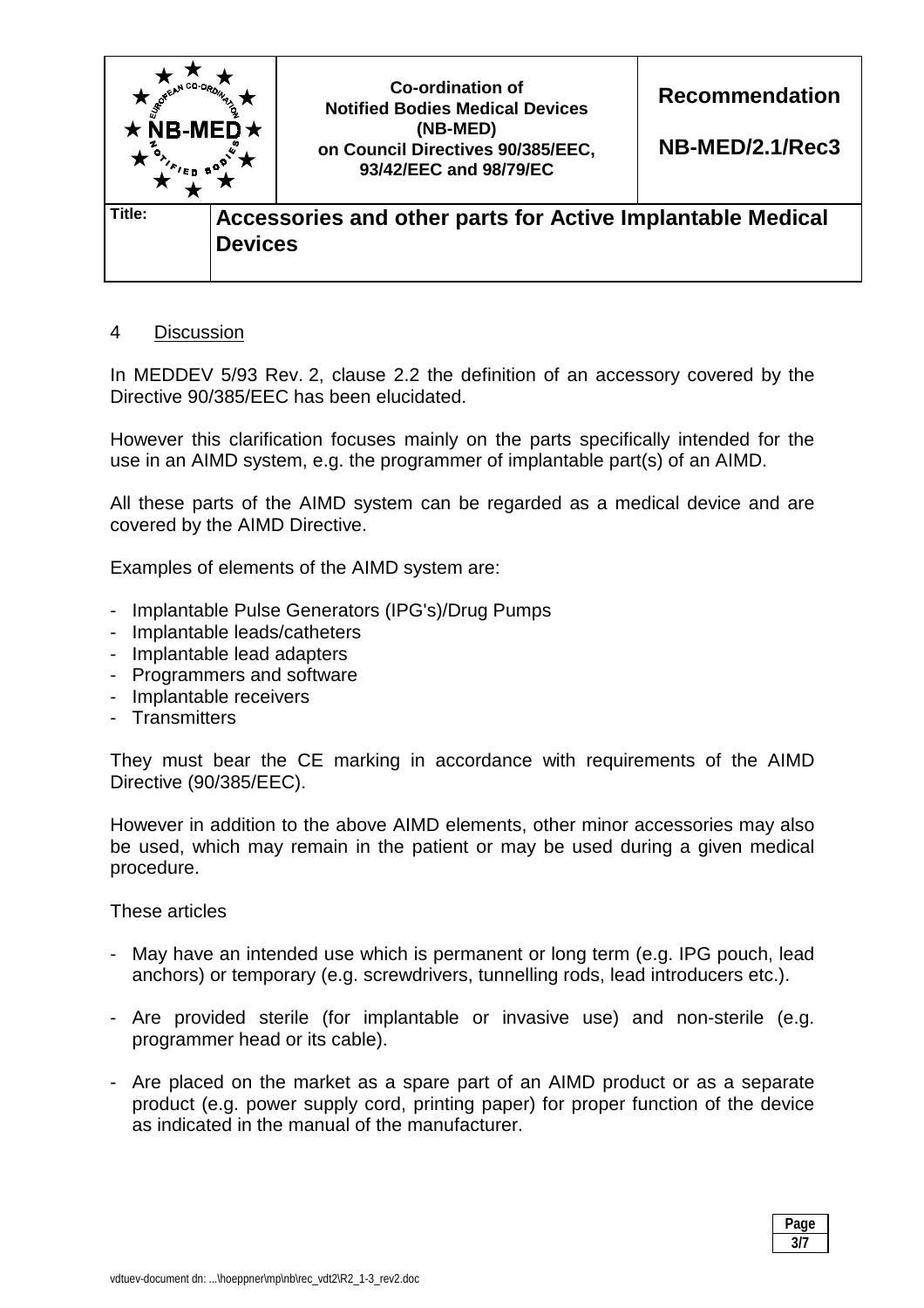

For "Minor accessories" was indicated that a practical solution within the scope of the AIMD should be regarded. In this respect the Conformity Assessment procedure should be agreed with the Notified Body. This procedure shall be appropriate to the complexity of the product.

For a consistent approach, the medical device/system, the accessories and other components can be divided in the following categories. Each category will have its own assessment procedure and labelling/CE marking requirements.

The categories are:

1. Medical device/system:

 The medical product or accessories of the medical system, which is ancillary to the intended purpose of the active implantable medical device. Such IPG's leads, adapters and programmers.

2. Minor Accessories subject to AIMD Directive

Minor accessories, which will be used with the product/system and are

- Intended to remain implanted after the procedure such as IPG pouch, set screws etc.

or

- Used with the product/system during the implanting procedure or follow-up.

Such as stylets, ECG cables, magnets etc.

3. Spare parts

 Products covered by the AIMD Directive will be subject to any of the applicable provisions of this Directive. However it is clear that for a number of minor accessories/parts of the AIMD system, the provisions of the Directive will become too burdensome heavy and overdone.

5 Guidance (See attached labelling requirements overview)

In order to bring more clarity to the application of the provisions of the Directive the following guidelines are prepared.

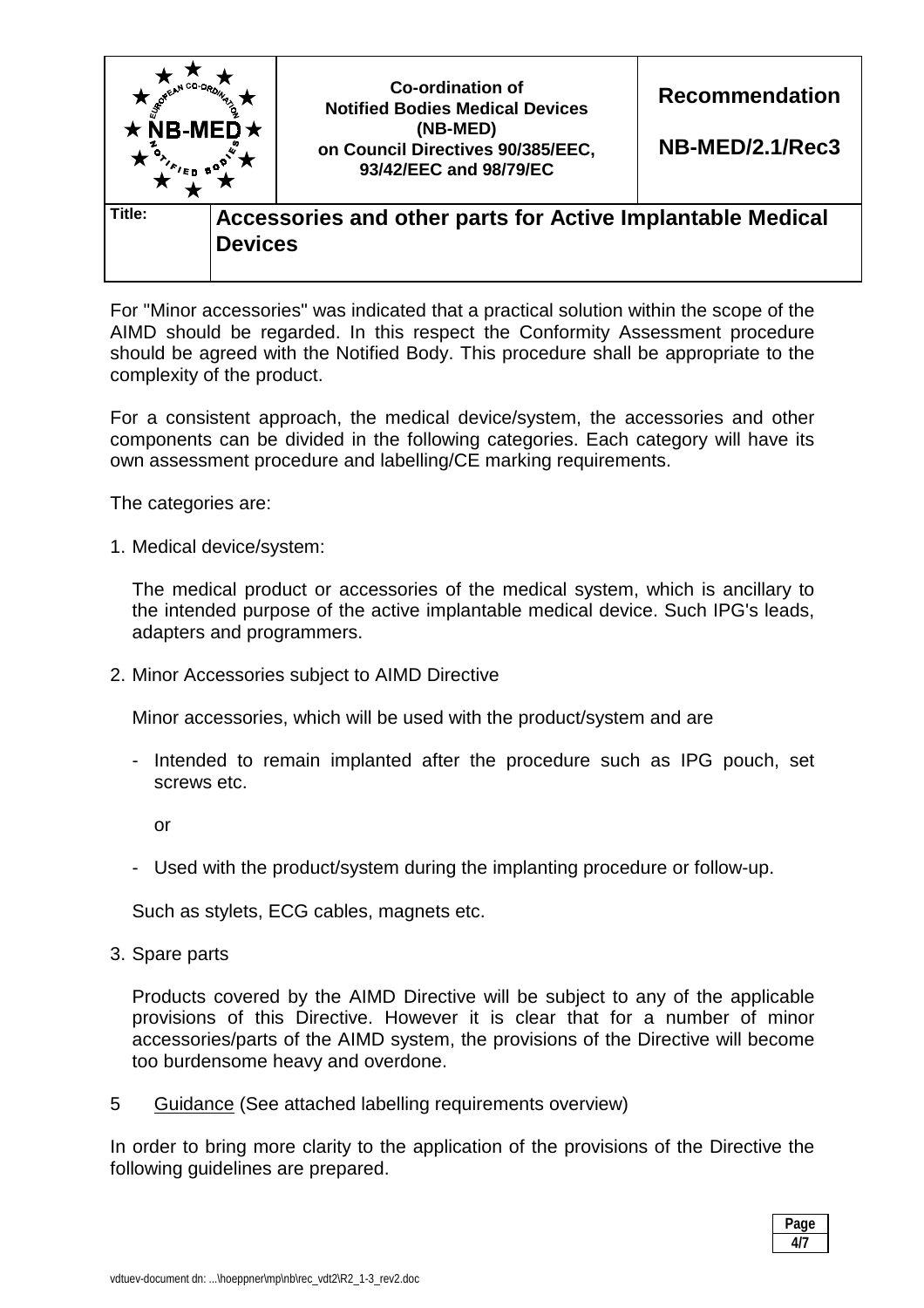

1. Active Implantable Medical Devices

 All active implantable medical devices and accessories/parts of the medical system must be certified for CE marking under the provisions of Article 9 of the AIMD Directive.

- 2. Minor Accessories
	- a. Conformity Assessment Requirements

 A minor accessory marketed as an active implantable medical device in its own right is subject to the provisions of the AIMD Directive for the CE marking, whether sold in combination with or separately from the active implantable medical device.

 All certified minor accessories may be placed on the market in combination (same package) with an active implantable medical device as a system or as separate products or sets/kits.

The Conformity Assessment of accessories can be:

- Included in the assessment of the complete AIMD system, or
- Assessed separately with a specific Conformity Assessment procedure as agreed with the Notified Body.

 If assessed separately, the specific Conformity Assessment procedure could be either:

1. EC Declaration of Conformity according Annex 2 of the AIMD Directive (90/385/EEC), whereby the design dossier will be provided in a condensed way (e.g. in a matrix).

or

2. EC Declaration of Conformity according Annex 5 of the AIMD Directive (90/385/EEC) whereby for the Annex 3 assessment the above condensed design dossier will be provided to the Notified Body. If appropriate the Notified Body may request a test sample or more technical details. The

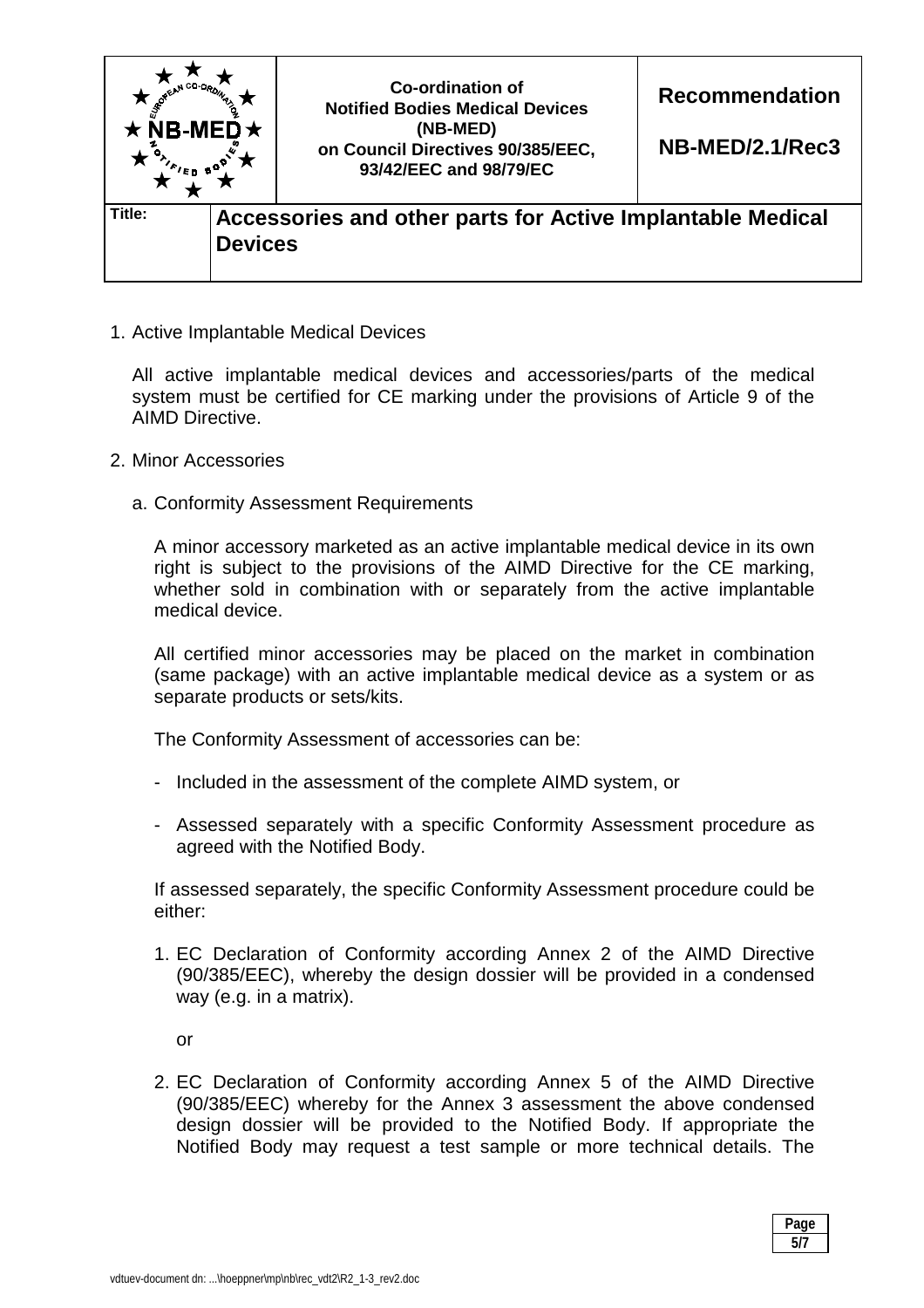

relevant technical documentation shall be kept available by the manufacturer.

Note: The technical documentation to be kept available should at least provide the following information:

- Product name
- Model/Part number
- Intended use
- Materials in contact with the body and/or body fluids
- Implantable (Y/N)
- Sterile (if applicable)
- Manufacturing place
- Test data and whether appropriate clinical data.
- b. Labelling requirements
	- 1. Assessed as a part of the AIMD system assessment, and the intended use of it has been described in the manual of the active implantable medical device for which it is intended.

 In this case the label of the minor accessory packaging should make reference to the manual(s) of the product(s) for which certification for the CE marking has been received.

e.g.! See instructions for use of the CE marked medical device(s) (e.g. IPG's of this manufacturer)

 No manuals but adequate labels with the CE marking are required for these accessories, also if placed on the market as separate products or set/kits.

2. If the accessory is not described in the manual of the AIMD, it has to be assessed separately with one of the above conformity procedures.

 In this case the CE marking shall be provided in accordance to the provisions of the AIMD Directive. If the application of the accessory(ies) cannot be recognised from the label a manual shall be provided.

c. Illustrative list of minor accessories